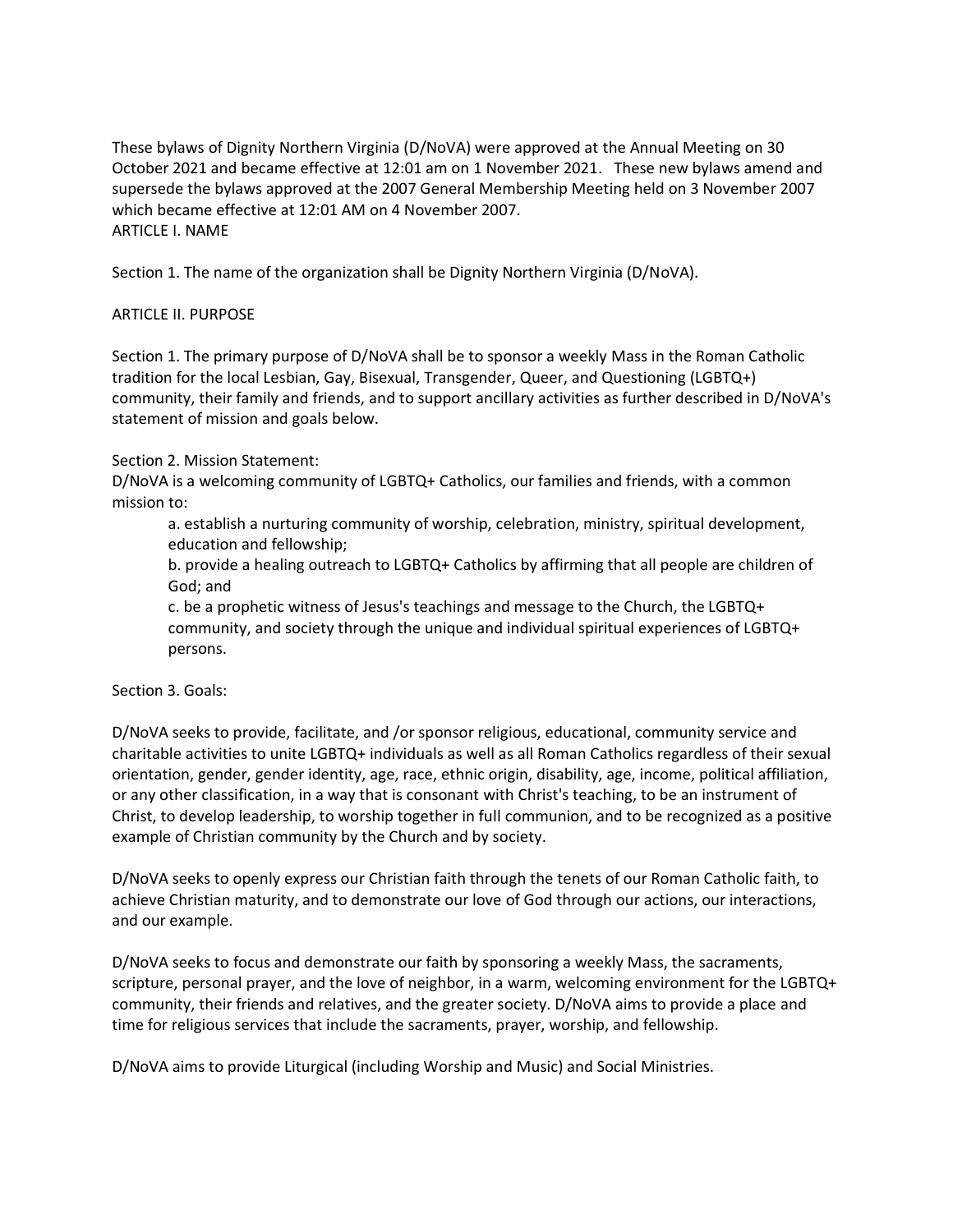D/NoVA aims to provide the basis for performing charitable (religious) acts which may include but are not limited to AIDS Ministry, Hospital Ministry, Homebound Ministry, Homeless and Abandoned Ministries, and Ministries to LGBTQ+ people.

D/NoVA aims to educate members, friends, and the outside community in matters of faith as well as concerns of the LGBTQ+ communities so that sexuality and spirituality are integrated rather than exclusive of each other. This may include but not be limited to outreach ministries such as personal contact, seminars, speaker events, printed material, and networking.

D/NoVA aims to educate the Church and society on the importance of inclusivity in all matters through our own example and in such a way so that all people feel welcome and comfortable in the knowledge that anyone can achieve the goals they work toward without being excluded based on classification, real or imagined. To limit anyone by using excluding actions, statements, words or deeds, limits everyone from achieving their full potential.

D/NoVA aims through education and example to eliminate all forms of harassment, particularly sexual and gender-based harassment, from society. All harassment is degrading not only to the person on which it is perpetrated, but also to the society as a whole. Harassment of any form shall not be allowed at any D/NoVA function, event or activity whether the function, event or activity be public or private, religious or secular, social or personal.

### Section 4. Positions:

a. D/NoVA supports the DignityUSA "Vision Statement," works to achieve the goals outlined in the "Statement of Position & Purpose" of DignityUSA, and herein below adopts those statements and any successor statements as part of the D/NoVA Bylaws.

b. The DignityUSA Vision Statement:

DignityUSA envisions and works for a time when Gay, Lesbian, Bisexual, and Transgender Catholics are affirmed and experience dignity through the integration of their spirituality with their sexuality, and as beloved persons of God participate fully in all aspects of life within the Church and Society.

c. The DignityUSA Statement of Position and Purpose:

We believe that gay, lesbian, bisexual, transgender, queer and intersex Catholics in our diversity are members of Christ's mystical body, numbered among the People of God. We have an inherent dignity because God created us, Christ died for us, and the Holy Spirit sanctified us in Baptism, making us temples of the Spirit, and channels through which God's love becomes visible. Because of this, it is our right, our privilege, and our duty to live the sacramental life of the Church, so that we might become more powerful instruments of God's love working among all people.

We believe that gay, lesbian, bisexual, transgender persons, queer and intersex persons can express their sexuality and gender identities in a manner that is consonant with Christ's teaching. We believe that we can express our sexuality physically, in a unitive manner that is loving, life-giving, and life-affirming. We believe that all sexuality should be exercised in an ethically responsible and unselfish way. We believe that our transgender and queer communities can express their core identities in a sincere, affirming, and authentic manner.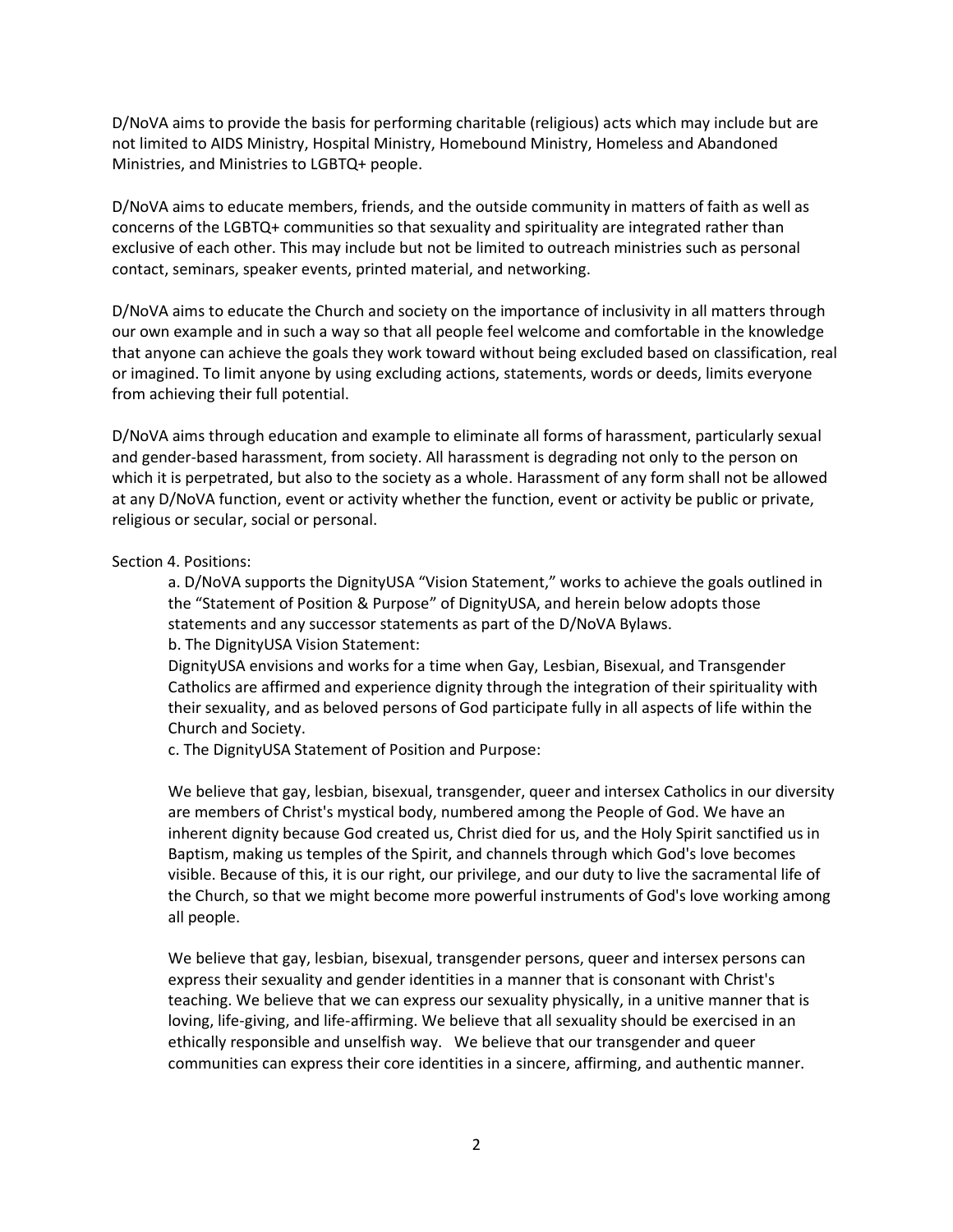DignityUSA is organized to unite gay, lesbian, bisexual, transgender, queer and intersex Catholics, as well as our families, friends and loved ones in order to develop leadership, and be an instrument through which we may be heard by and promote reform in the Church.

To be such an organization, we accept our responsibilities to the Church, to our Catholic heritage, to society, and to individual gay, lesbian, bisexual, transgender, queer and intersex Catholics.

i. To the Church: We work for the development of sexual and gender theology leading to the reform of its teachings and practices regarding human sexuality, gender identities, and gender expressions, and for the acceptance of gay, lesbian, bisexual, transgender, queer and intersex peoples as full and equal members of the one Christ.

ii. To society: We work for justice and equality through education and by supporting social and legal reforms.

iii. To individual gay, lesbian, bisexual, transgender, queer and intersex Catholics: We reinforce their sense of self-acceptance and dignity and encourage full participation in the life of the Church and society.

As members of Dignity, we promote causes of interest to gay, lesbian, bisexual, transgender, queer and intersex Catholics. We have five primary areas of concern and commitment:

i. Spiritual development: We strive to achieve Christian maturity through the sacraments, Scripture, prayer, an active love of neighbor as ourselves, and liturgical celebrations, especially the Mass.

ii. Education: We inform ourselves in all matters of faith and of interest to our communities, so that we may grow in maturity and may nurture fulfilling lives in which our sexuality, gender identities, gender expressions and spirituality are integrated. iii. Social justice: As Catholics and members of society, we involve ourselves in those actions that bring the love of Christ to others and provide the basis of social reform in the Church and society. We are actively involved with:

a) Individuals: We lead a life of service to ourselves and others, rendering visible the love of Christ and assisting in the creation of love centered communities. b) Gay, Lesbian, Bisexual, Transgender, Queer, and Intersex Groups: We work with a variety of other groups to seek justice for all persons and to promote a sense of solidarity within the communities.

c) Religious and Secular Groups: We work with many groups and organizations so that their members might better understand gay, lesbian, bisexual, transgender, queer and intersex persons and thus recognize and eliminate present injustices.

d) Health Care: We work to promote equal access and justice in all areas of health care and healing.

e) Women's Justice Issues: We strive to eradicate sexism and patriarchy in all areas of Church and secular life so that women, both cisgender and transgender, are wholly included, accepted and welcome.

iv. Equality issues: We dedicate ourselves to develop the potential of all persons to become more fully human. To do this, we work toward the eradication of all constraints on our personhood based on the ascribed social roles of women and men, transgender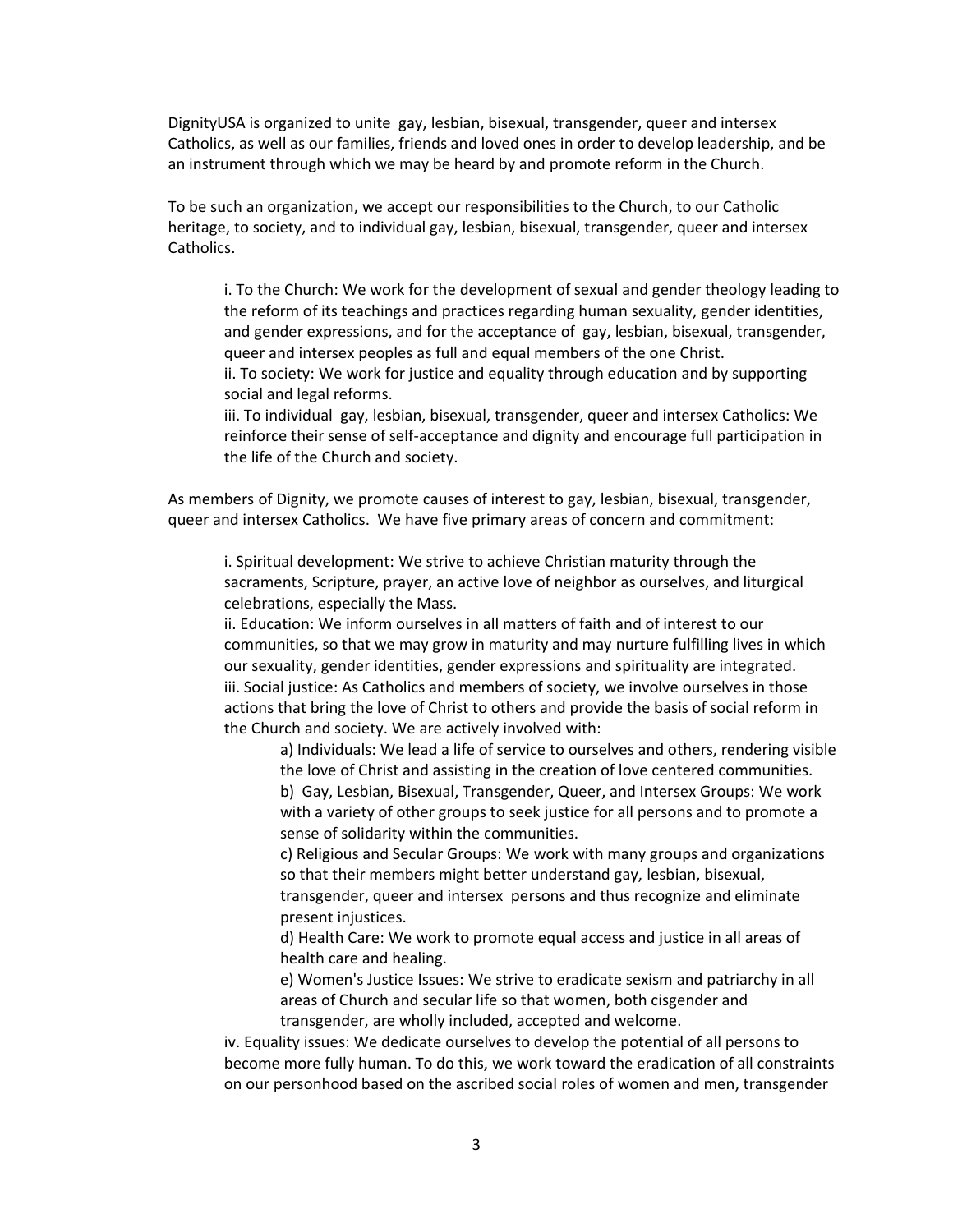and queer persons, and to promote inclusivity in all areas of liturgical and community life.

v. Social events: We provide activities of a social and recreational nature in an atmosphere where friendships can develop and mature, and where our sense of selfacceptance and dignity is affirmed.

### ARTICLE III. MEMBERSHIP

Section 1. Generally, all liturgies, activities and Board of Directors (BoD) meetings shall be open to all interested individuals regardless of whether or not they are members of D/NoVA. However, membership in D/NoVA is highly encouraged and open to all those interested individuals who attend events sponsored by D/NoVA and to persons who support the purpose, mission and goals of D/NoVA.

Section 2. Membership is required to vote in D/NoVA elections and to hold office in D/NoVA.

Section 3. There are no D/NoVA membership dues, but to be a member, an individual must: 1) submit personal identifying information including at a minimum his or her name and either telephone number or email address so that he or she might be contacted during the election cycle, and 2) express a desire to become a member of D/NoVA.

Section 4. Membership is automatically renewed annually, subject to the right of an individual to opt out of membership at any time. Membership duration is by calendar year, extending from April 1 to March 31, of the following year. An individual must be a member of DNoVA by March 31 when the membership roll closes, to run for office or the BoD in the next election in that year. See Article IX, Section 7.

An individual who is not a member on March 31 may become a member after March 31. If that individual becomes a member after March 31, but before September 30, that person may vote in the election, but may not run for office. If a member does not opt out of being a member by March 31, the member continues to be a member for the following year and may run or office.

Section 5. Membership is a privilege, not a right. Membership shall not be denied to any person based on classification factors which include but are not limited to age, gender, gender identity, sexual orientation, race, ethnic origin, disability, political affiliation, or income. Membership may be denied or canceled by a simple majority vote of the BoD meeting in a closed-door session to any person who violates the Bylaws of D/NoVA, breaks any laws which can affect D/NoVA, abuses or violates the rights of another member, jeopardizes D/NoVA, renders harm to D/NoVA by actions, deeds, or statements, or harasses another member or guest at any D/NoVA sponsored function.

Section 6.Any Officer or Director of D/NoVA may expel any individual from any D/NoVA sponsored event upon report of any incident of abuse, harassment, disruptive behavior or harm to another individual at the event. D/NoVA makes every effort to provide and maintain a safe environment for its activities, but D/NoVA is not responsible for any criminal or other illegal activity by those attending the event.

# ARTICLE IV. ORGANIZATION

Section 1. D/NoVA shall be incorporated under the laws of the Commonwealth of Virginia (Commonwealth).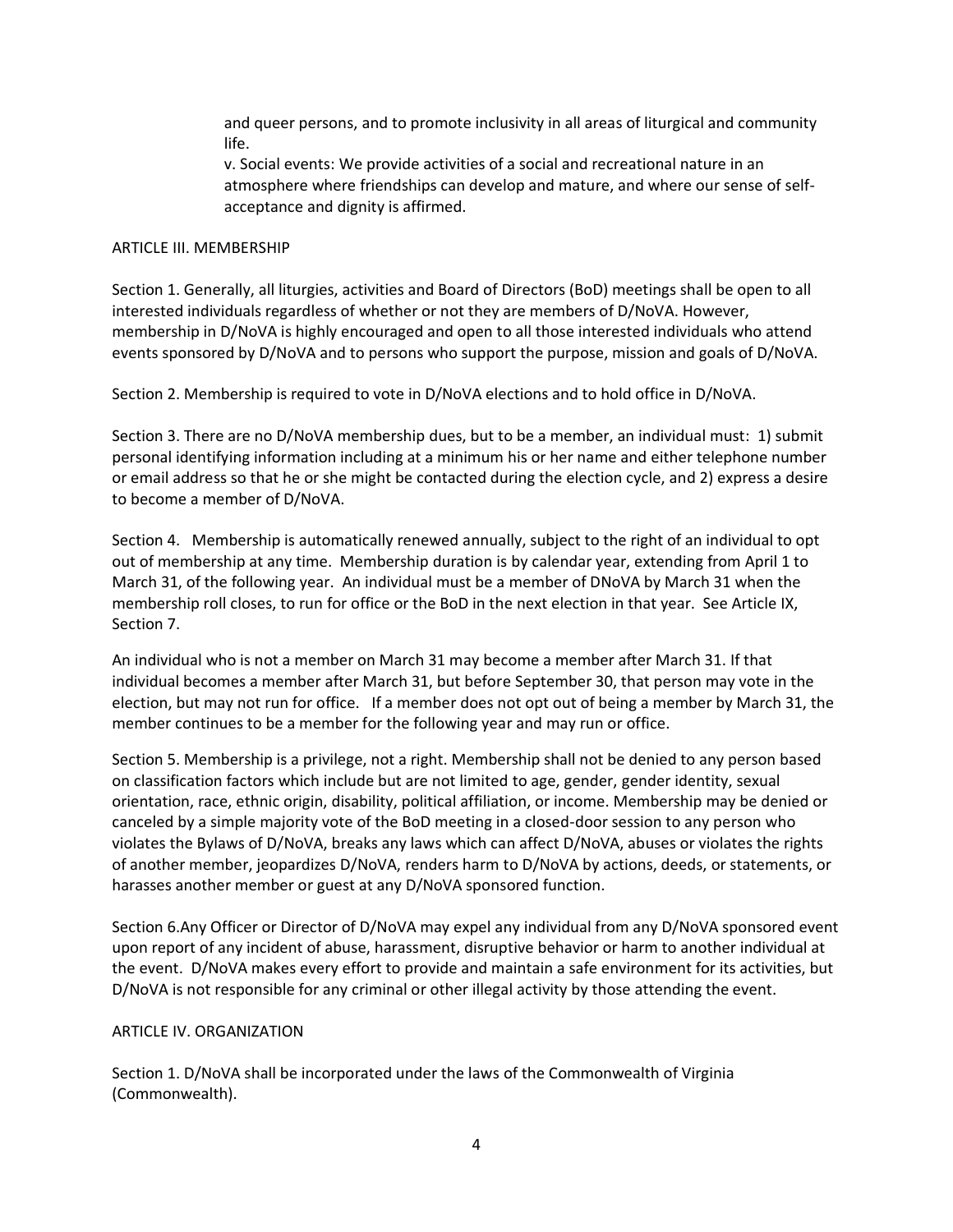Section 2. D/NoVA shall operate as public charity for purposes exclusively religious, educational and charitable within the meaning of Section 501(c)(3) of the US Internal Revenue Code of 1954 (IRC), as amended, and no substantial part of D/NoVA's activities shall be used for attempting to influence legislation, nor shall it participate or intervene (including the publishing or distributing of statements) in any political campaign on behalf of any candidate for public office.

Section 3. D/NoVA does not contemplate pecuniary gain or profit, incidental or otherwise. Notwithstanding any other provision of these Articles, D/NoVA shall not carry on any activities not permitted to be carried on under the codes and statutes of the Federal or Commonwealth governments, and in particular to be carried on (1) by an organization exempt from Federal income tax under Section 501(c)(3) of the IRC (or the corresponding provision of any future US IRC or Law), or (2) by an organization, contributions to which are deductible under Section  $170(c)(2)$  of the IRC (or the corresponding provision of any future US IRC or Law).

Section 4. D/NoVA may undertake any other activities that do not contradict the described purpose or mission, or which do not conflict with the Internal Revenue Service's definitions of allowable activities under Section 501(c)(3), described above.

Section 5. D/NoVA is a chapter in the national organization DignityUSA and supports the DignityUSA's vision statement; but D/NoVA is a completely separate organization independently incorporated under the laws of the Commonwealth and retains the option to surrender in writing its DignityUSA chapter charter at any time and for any reason without any effect on the D/NoVA organization or these Bylaws.

# ARTICLE V. GOVERNANCE and ADMINISTRATION

Section 1. D/NoVA shall be governed and administered by the BoD. The BoD shall be comprised of four elected Officers, two elected Directors at-large, plus one Director appointed by the President (if the President so chooses). The elected Officers shall be identified as (1) President, (2) Vice President, (3) Secretary, and (4) Treasurer. They together shall comprise the Executive Committee of D/NoVA responsible for the day-to-day administration of the organization under the guidance of the policies set forth by the BoD. The four elected Officers, plus the two elected Directors at-large, plus one Director appointed by the President (if the President so chooses) shall comprise the voting members of the BoD. At least one members of the BoD shall be a resident of the Commonwealth and a citizen of the United States of America.

Section 2. The BoD shall be responsible to govern all organizational aspects of D/NoVA, to include all financial decisions, all organizational decisions, and all "official business" as required under Federal and Commonwealth law. The BoD shall approve or disapprove the operations, methods and/or implementations of all D/NoVA activities. The BoD shall be responsible but not personally liable for the viability of the organization financially and legally, and no effort shall be made to subvert the legal authority or responsibilities of the elected or appointed Officers and Directors of the BoD.

# Section 3. Duties of the Elected Officers and Directors of D/NoVA.

a. Duties of the President. The President of D/NoVA by virtue of his or her office shall be the Chairperson of the BoD and of the Executive Committee of D/NoVA and shall perform all the duties of the President which shall include but not be limited to the following: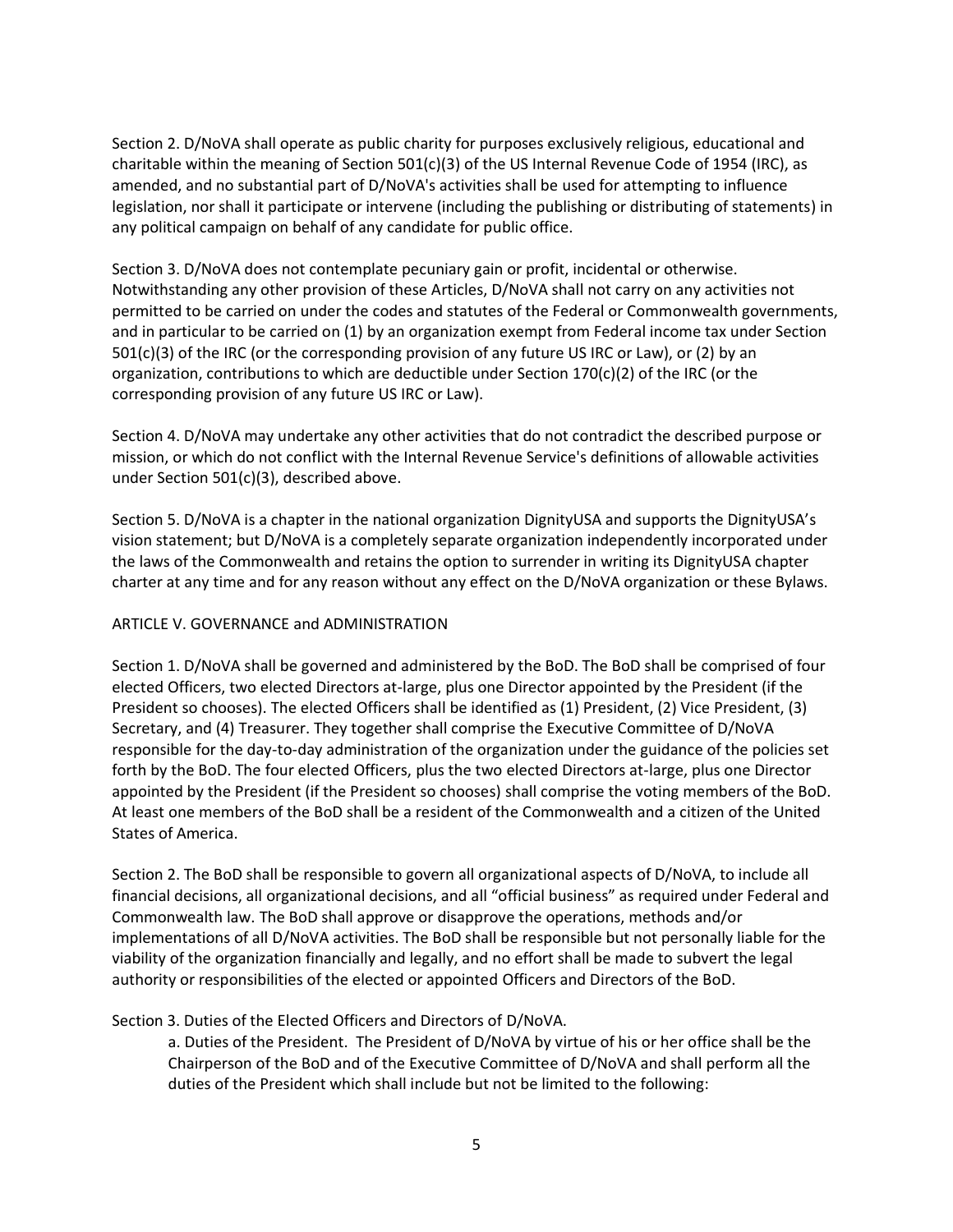i. prepare and distribute copies of the agenda to the BoD and chair meetings of the BoD and all general membership meetings;

ii. set and revise goals and objectives for D/NoVA;

iii. submit an annual budget to the BoD for approval;

iv. have the option to appoint a seventh member of the BoD;

v. designate BoD member areas of responsibility;

vi. approve all final committee chair appointments and create any additional committees to support the mission and carry out the functions of D/NoVA;

vii. designate a specific Board member to work with and represent each of the D/NoVA committees at the BoD meetings;

viii. solicit and designate BoD members or other members of D/NoVA to represent D/NoVA at official functions of other organizations;

ix. appoint new Officers and Directors in the event of a resignation or incapacitation subject to a confirmation by a simple majority of the BoD;

x. Have signature authority on D/NoVA's bank account(s) and investments;

xi. ensure that all books, reports and certificates required by law are properly kept or filed;

xii. regularly report to the BoD and general membership.

b. Duties of the Vice President. The duties of the Vice President of D/NoVA shall include but not be limited to the following:

- i. assist the President in performance of his/her duties and fill in for the President when the President is absent or cannot fulfill the duties of office for any reason;
- ii. in the event of a prolonged absence (defined as more than three months) or inability of the President to exercise the duties of office, become Acting President of D/NoVA with all the rights, privileges and powers as if duly elected president.

c. Duties of the Secretary. The duties of the Secretary of D/NoVA shall include but not be limited to the following:

i. record the minutes of the BoD meetings;

ii. prepare and distribute copies of the minutes to each Board member;

iii. maintain the official membership list;

iv. supervise the conduct of elections;

v. work with the Treasurer to submit D/NoVA's required annual report and any other legally required reports to maintain D/NoVA's incorporation in the Commonwealth; vi. ensure that all official D/NoVA historical records are maintained.

d. Duties of the Treasurer. The duties of the Treasurer of D/NoVA shall include but not be limited to the following:

i. maintain D/NoVA bank accounts and investments;

ii. have signature authority on D/NoVA's bank account(s) and investments;

iii. pay legitimate bills for service rendered;

iv. maintain accurate accounting records;

v. assist in the preparation of a budget;

.

vi. work with the Secretary to submit D/NoVA's required annual report and any other legally required reports to maintain D/NoVA's incorporation in the Commonwealth; vii. report to the BoD and general membership on a regular basis as to the financial status of D/NoVA.

e. Duties of At-Large Members. The duties of the two elected At-Large members of the BoD and the appointed member shall include but not be limited to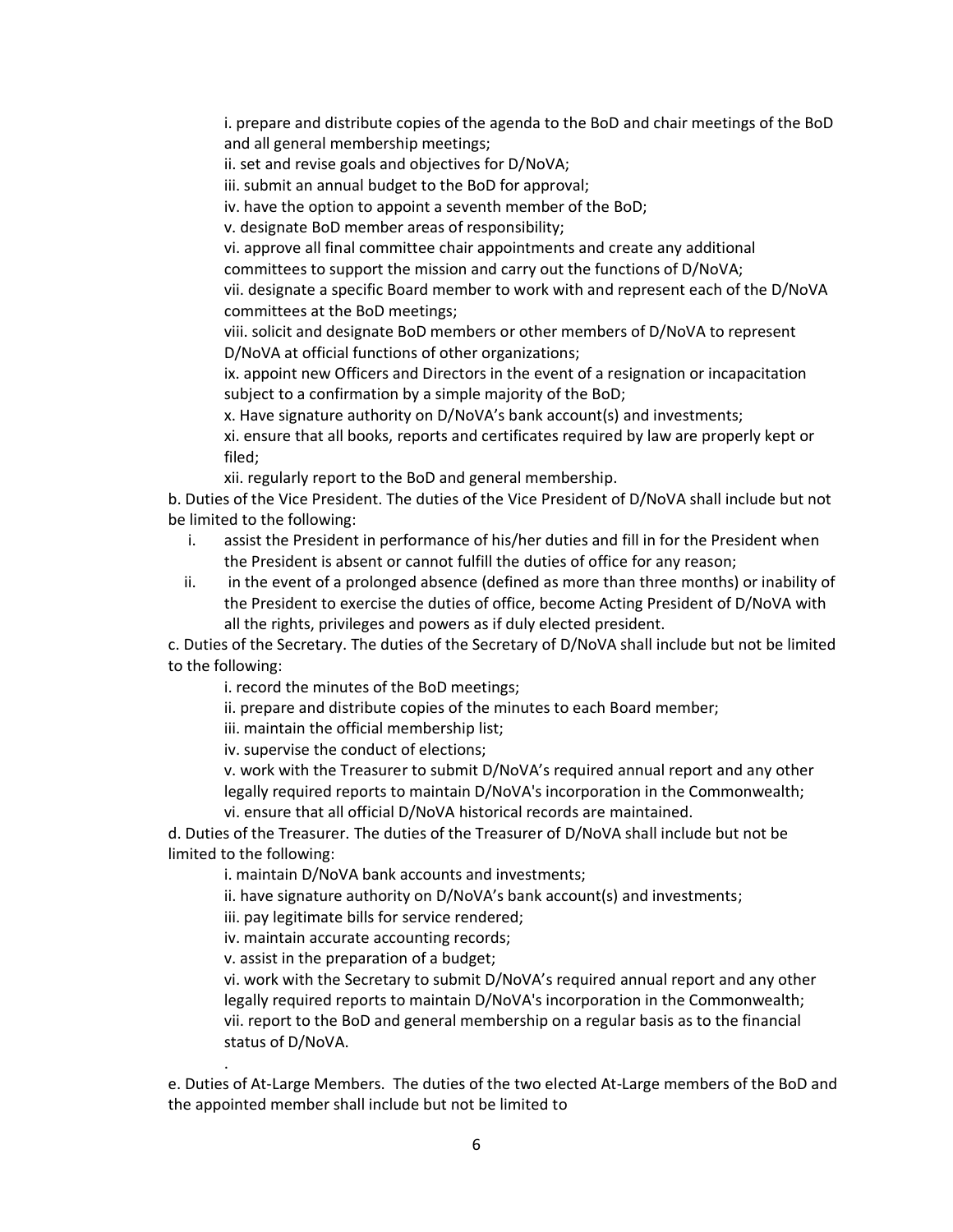- i. performing assignments and responsibilities as directed by the President and
- ii. taking an active role in the over-all functioning of D/NoVA.

Section 4. A member of the BoD receives no compensation except for reimbursement for extraordinary expenses as approved by a majority of the BoD in connection with official duties, e.g., attending and representing D/NoVA at conferences or meetings at the direction of the BoD.

Section 5. All Board members shall serve a term of two years and are eligible for re-election.

Section 6. When a vacancy on the BoD exists, the President shall submit a nomination for a new member to the incumbent BoD members for confirmation. The vacancy will be filled only to the end of the vacant Board member's term. The nominee shall be confirmed with a vote of a simple majority of the BoD.

Section 7. Resignation from the Board shall be in writing and received by the President and Secretary. In the event of a resignation by the President, the resignation shall be in writing to the Vice President and Secretary. In the event of a resignation by the Secretary, the resignation shall be in writing to the President and Vice President.

Section 8. A Board member shall be removed by a simple majority vote of the other Board members if he or she has two unexcused absences from Board meetings in a year. A Board member may be removed for any other reason by a simple majority vote of the remaining Board members. In the event of resignation by three or more members of the BoD at one time, the resignations shall be made in writing to the general membership. Board members shall give advance notice of their unavailability to attend a Board meeting to the President or Vice President, when practicable.

Section 9. The BoD by majority vote shall hire, fire, and affix the compensation of all employees who are determined to be necessary for the conduct of the business of the organization.

# ARTICLE VI. MINISTRIES AND COMMITTEES

Section 1. The following committees may be established by the President and/or the BoD to perform the functions of D/NoVA:

a. Liturgy Committee. Shall be responsible for all liturgies sponsored by D/NoVA to include scheduling presiders, lectors, music, readers, and others; preparing readings for special liturgies such as Holy Days; setting-up before and cleaning-up after liturgies; and other functions as needed. The Liturgy Committee shall be responsible for maintaining the liturgical style and tone of D/NoVA services and help to establish changes as needed.

b. Social Committee. Shall be responsible for all social gatherings including scheduling, set-up, clean-up, publicity, and other functions.

c. Outreach Committee. Shall be responsible for all activities involving outreach to other Dignity Chapters, outside organizations, groups or individuals, and other functions.

d. Membership Committee. Shall be responsible for maintaining the active membership rolls, securing membership renewals, welcoming members and guests to liturgies and other functions.

e. Financial Operations Committee. Shall be responsible for implementing key aspects of D/NoVA's annual financial plan, fund-raising, taking collections at liturgies, and other functions. f. Election Committee. Shall be appointed by the President and established in August of each year for the limited purpose of assisting the Secretary in conducting D/NoVA elections.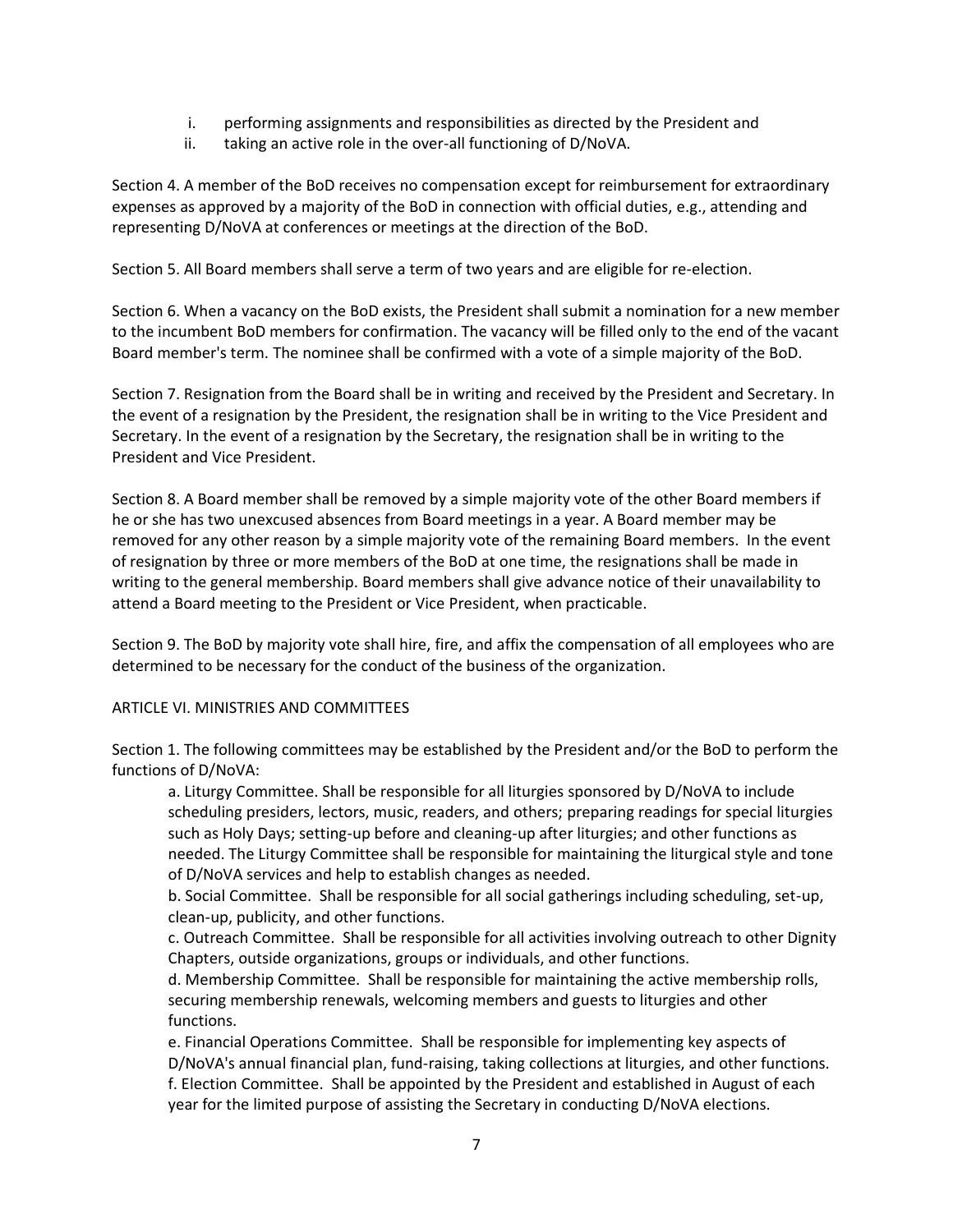g. Executive Committee. Shall consist of the President, the Vice President, the Secretary, and the Treasurer, and shall be responsible for the day-to-day administration of the organization under the guidance of the policies set forth by the BoD.

h. Other Committees. The responsibilities of other committees, when established, shall be detailed by the President in a memo to the committee.

# ARTICLE VII. BOARD OF DIRECTORS MEETINGS

Section 1. Meetings of the BoD shall generally be open to all interested individuals, except that meetings or parts of meetings dealing with confidential or personal information, when prudence prevails in discussion of individuals, or when required or allowed by law, may be restricted by the President to BoD members only.

Section 2. The President of D/NoVA shall preside at and conduct all meetings. When the President is unavailable to preside, the succession rule shall be, in order, Vice President, Secretary, and Treasurer.

Section 3. A quorum consisting of a simple majority of the Board members must be achieved before official business can be transacted, i.e., there must be four of the six or seven members of the BoD present before an official meeting can be held.

Section 4. The BoD shall meet not less than four (4) times per year, at an agreed upon and publicized time and place, and subject to the call or waiver of the President. The President can cancel a regularly scheduled meeting, but such meeting can be rescheduled by any member of the BoD. Any member of the BoD can call for a special meeting of the membership or of the BoD at any time for reasonable cause, as determined by the remaining Board members.

Section 5. Anyone in attendance at a meeting may be given the opportunity to speak, and members of D/NoVA shall be given the right to speak, as long as the speaker respects the rights of others in the meeting, adheres to acceptable practice as set forth in Robert's Rules of Order Newly Revised, 12th edition (2020) which shall govern the conduct of meetings, does not engage in profanity or verbal abuse, and is not excessively long for the topic being discussed as judged by the President. The order of speaking shall be in the order in which the President recognizes the individual. When consensus cannot be reached, the President may limit further discussion of an issue or table it for a later date.

Section 6. At all meetings, except a meeting to elect Officers and members of the BoD if secret paper ballots are used, all votes shall be by voice or a show of hands of members of the Board, and the results shall be announced by the President and recorded by the Secretary. A recorded vote will be taken only upon request of a person attending the meeting. Each member of the BoD shall have one vote and such voting may not be done by proxy, unless the Board approves a vote by proxy for a specific matter.

Section 7. The Order of Business at all meetings except for the election of Officers and Directors shall be as follows:

- a. Opening Prayer.
- b. Roll Call.
- c. Reading and approval of the Minutes of the preceding meeting.
- d. Reports of Officers.
- e. Reports of Committees.
- f. Old and Unfinished Business.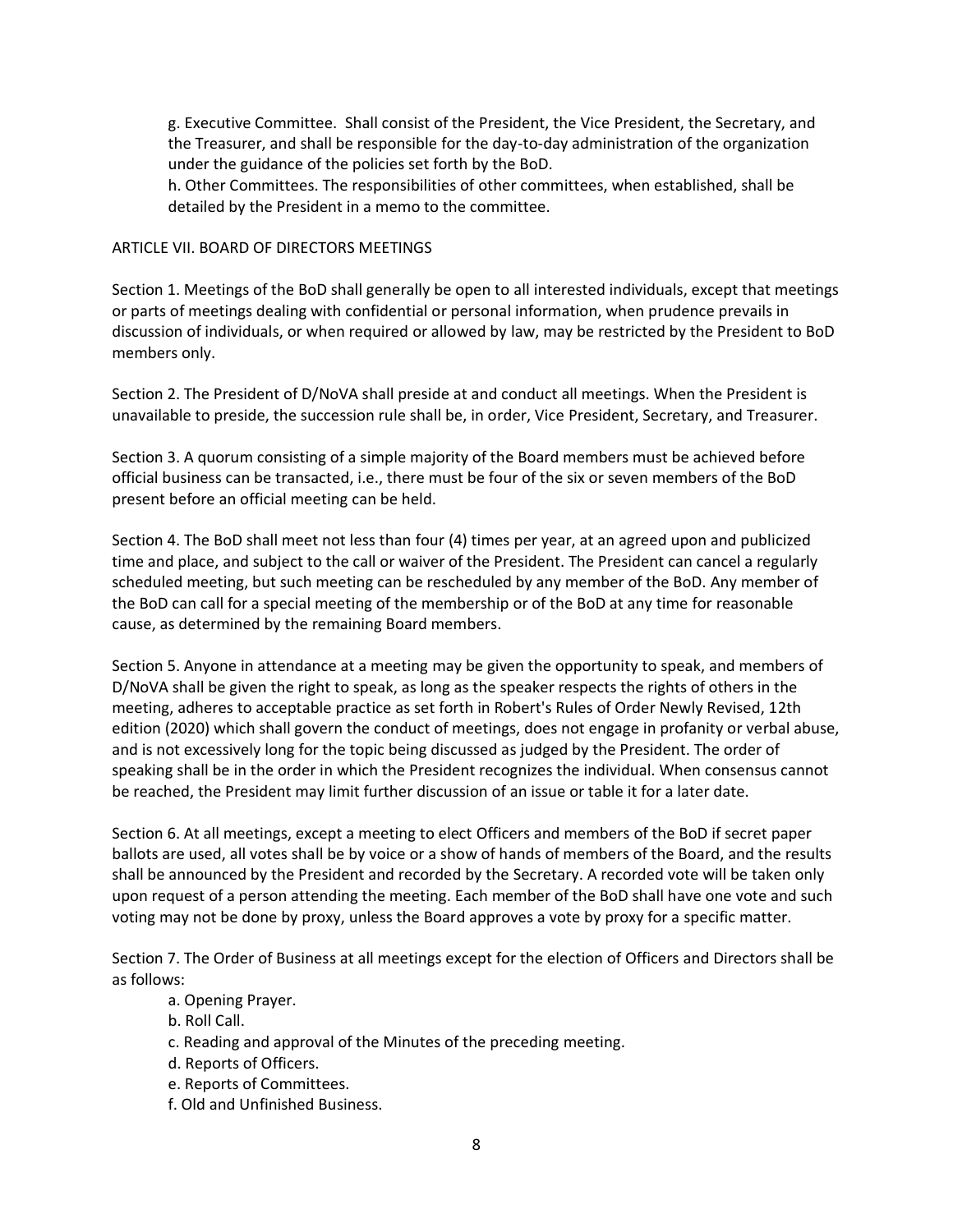g. New Business.

h. Adjournment.

Section 8. BoD meetings shall be conducted in such a way as to build consensus. Although any interested individual may attend and speak at a BoD meeting, an individual must be a member of D/NoVA at the time of the meeting to make or second a motion. Any such motion or second by a D/NoVA member who is not serving on the BoD may be ruled as "Out of Order" if such motion or second circumvents the responsibilities of the Executive Committee or of the BoD as determined solely by the President.

Section 9. All motions shall be voted upon solely by members of the BoD, except the President has sole authority to extend voting privileges to all members of D/NoVA who are in attendance at the BoD meeting with respect to a specific matter or specific matters under consideration at the meeting.

Section 10. If a motion is made and seconded, a simple majority of 51% (fifty-one percent) of the persons eligible to vote must be achieved for a motion to pass. If a motion passes without a majority of the BoD present voting in the affirmative, upon request of any Board member made within two weeks of the meeting, implementation of the motion may be suspended for up to 90 days from the date of the meeting to permit a subsequent BoD meeting or general membership meeting to further discuss, consider and vote on the issue.

Section 11. Except as otherwise herein specified, all meetings shall be conducted in accordance with Robert's Rules of Order Newly Revised, 12th edition (2020).

### ARTICLE VIII. ANNUAL MEETING

Section 1. The President shall preside over and conduct an annual meeting.

Section 2. The D/NoVA annual meeting shall take place at a date and time determined by the Board.

Section 3. The Secretary shall provide notice to all the members of the date of the annual meeting at least two weeks before the scheduled date of the meeting.

Section 4. The meeting shall be opened to members and all interested individuals; and a quorum shall consist of all those present at the annual meeting.

Section 5. Unless otherwise specified, the sole purpose of the annual meeting shall be to report on the status of the D/NoVA chapter and provide the President and Officers of D/NoVA with an opportunity to inform the members of current issues relating to D/NoVA and to provide the members and other interested individuals with an opportunity to question the leadership on any issues of interest. At the Board's discretion, the annual meeting may be used to conduct the annual election of Officers and members of the BoD.

Section 6. The annual meeting is not a BoD meeting, per se. Any motions, etc. may be ruled as "Out of Order" by the President. The Order of Business and conduct of the annual meeting shall be as determined by the President, and Robert's Rules shall not apply except as determined by the President.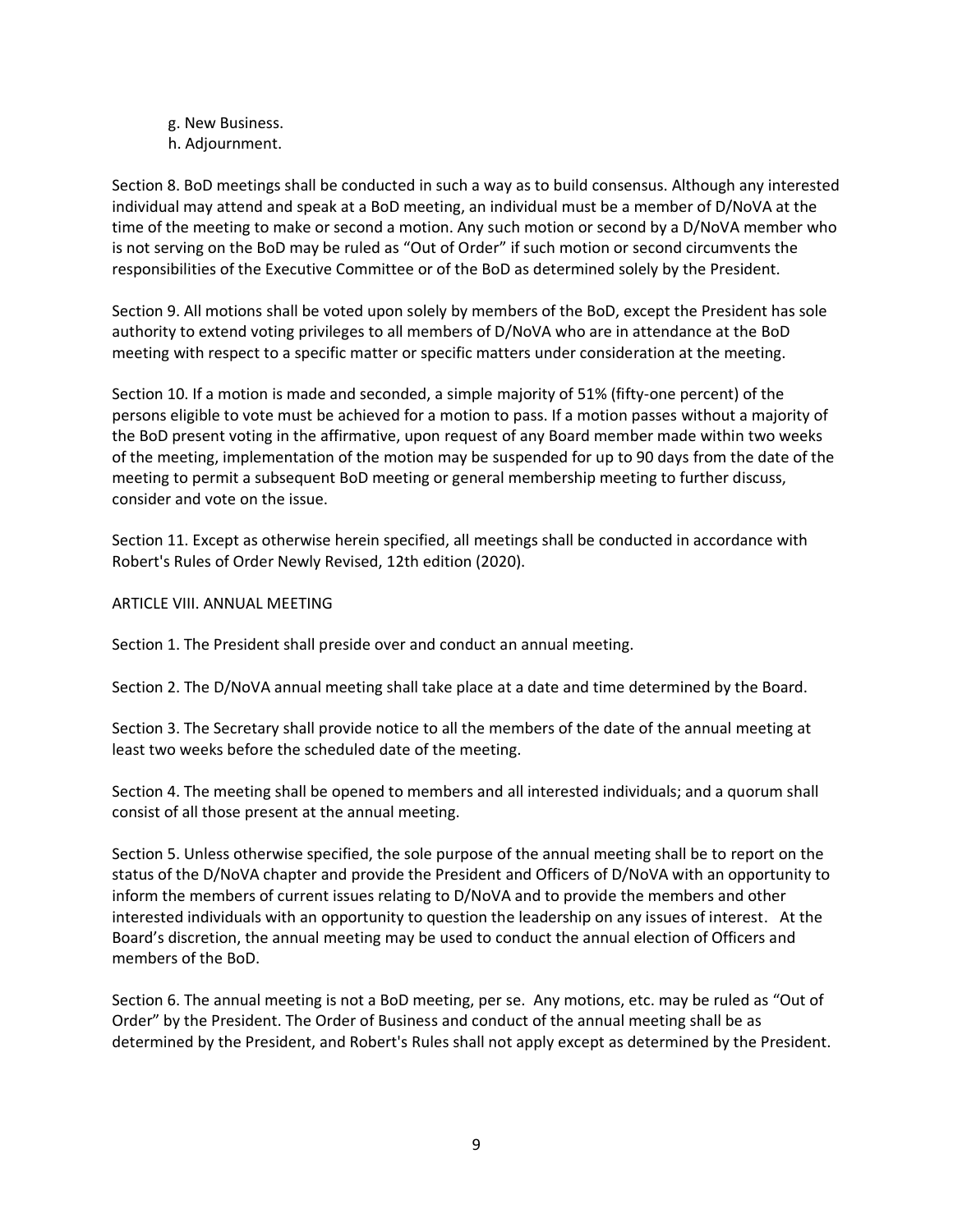Section 7. The Board, in the exercise of its discretion and absent the specific request for an annual meeting as set forth in this Article by any member of D/NoVA, may fulfill the requirements for an annual meeting at any time and at any place and in any manner.

Section 8. With appropriate advance notice to all members, the President may call for a special meeting of the general membership at any time for the purpose of conducting any and all official business following the procedure described in Article VII, above.

# ARTICLE IX. ELECTIONS AND TERMS OF OFFICE

Section 1. Board members shall be elected for a term of two years. The terms will run from 1 January of the year following election through 31 December of the following year consistent with the D/NoVA Fiscal Year which will run annually from 1 January through 31 December.

Section 2. Elections shall take place in October of each year or as close thereto as possible. Elections shall be by either:

- a. secret paper ballot at a meeting of the general membership; or
- b. ballot processed through the US Postal Service; or
- c. ballot by electronic device such as e-mail; or

d. in the event there is only one or no candidate for each available position, the election may be conducted by voice vote at a meeting of the general membership.

Section 3. No "write-in" candidates will be permitted when the election is conducted using ballots, and no new nominations will be in order when the election is held at a meeting. In counting the votes, any "write in" ballots for a specific office will be rejected as if they had never been cast.

Section 4. When the election is conducted at a meeting for the purpose of electing Officers and Directors, all those members who attend the meeting will constitute a quorum for the express purpose of conducting the election by ballot or voice vote. The candidate who receives a simple majority of the ballots or voice votes cast for the specific office shall be declared the winner.

Section 5. Since its founding, DNoVA has had a long standing commitment to diversity in its leadership, such that the President and Vice President could not be of the same gender, except in exceptional circumstances. This diversity policy has worked well over the years, promoting gender diversity. However, the DNoVA community needs to change in response to changes in our own and the wider communities in which we live and adapt to the needs of a wider and more diverse membership.

In keeping with our commitment to encourage expanded Board Leadership participation at the President and Vice President levels, including by all individuals in the LGBTQ+ community, and in recognition of the principle of selecting the most qualified candidate without regard to certain personal characteristics, such as race, national origin, sexual orientation, gender, gender identity, age, disability, income or political affiliation, the Secretary shall declare as the winner of the office of President that person who receives the largest number of votes in an election, irrespective of the individual's gender; the Secretary shall declare as the winner of the office of Vice President that person who receives the largest number of votes in an election, irrespective of the individual's gender.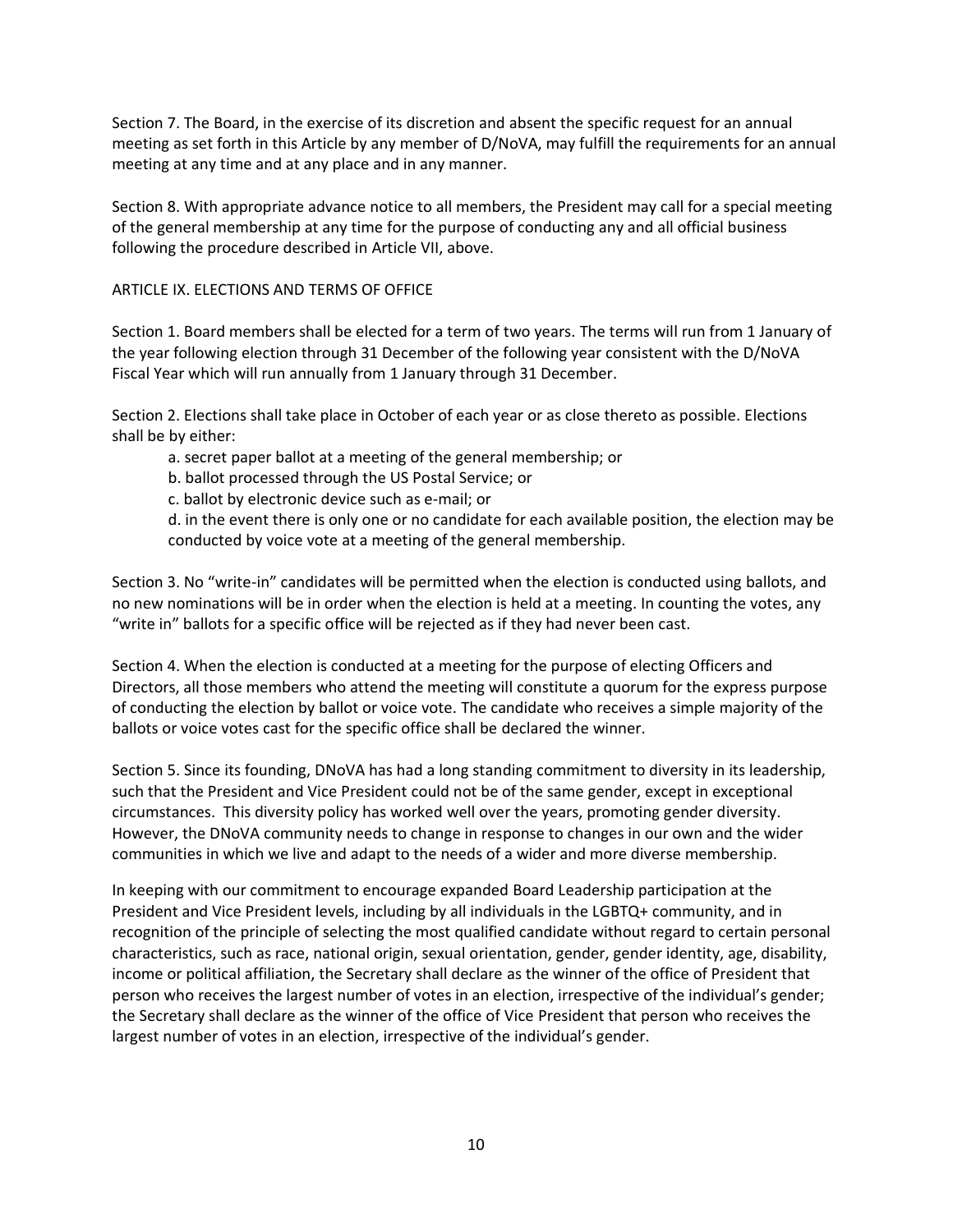Section 6. The Secretary will have responsibility for determining the appropriate type of election to conduct and for supervising the election and certifying the results. All decisions by the Secretary in conducting elections shall be final and binding.

Section 7. Any member of Dignity NoVA is eligible to hold office in the organization. For the purposes of running for and holding office, membership rolls will be closed as of 31 March of each year, and only individuals who are members by 31 March may run for and hold office during the ensuing election cycle. If there are no such qualified individuals, this may be waived by the Secretary.

Section 8. For elections conducted by ballots or voice votes of the general membership at a meeting conducted in October or as close thereto as possible, the following procedures shall apply:

a. The Election Committee shall announce a call for nominations no later than the last Saturday in August. No third-party nominations may be made without the consent of the potential candidate. All candidates for office must submit a written statement to a member of the Election Committee, to any incumbent member of the BoD, or to the Secretary by 30 September. The written statement must include the candidate's name and address and an indication of the office sought; the written statement may also include a brief statement of qualifications and reasons for seeking office. Such statements can also be submitted by mail to the Dignity NoVA Election Committee at P. O. Box 100566, Arlington, Virginia 22210-3566, or to the current mailing address. These mailed statements must be received by the Election Committee by 30 September. In the event that there is not at least one candidate for each Officer and/or Director position, the Secretary may extend the deadline for nominations up to the date of the election.

b. The Secretary will certify that all candidates are members and eligible to hold office in D/NoVA by 1 October, or later if the deadline for nominations has been extended. When appropriate in the exercise of his or her discretion, the Secretary shall chair a "meet the candidates" meeting before the deadline for voting.

c. The Secretary or Election Committee will announce the election and candidates' names and statements, if any; and date of the meeting being held to conduct the election by electronic communications, and/or by other effective means. The Secretary or Election Committee will also prepare the ballots for use by all eligible members of D/NoVA in time for the meeting when there is a contested election. The ballots will include the statements, if any, that the candidates submitted with their statement of availability for office. No personally identifiable information such as date of birth, Social Security number, etc. shall be included on the ballots. For the purposes of voting in the elections, membership rolls will be closed as of 30 September of each year, and any individual who is a member by 30 September will be eligible to vote during the ensuing election cycle.

d. The Secretary (or designee) will serve as the meeting chair and as the Election Official who shall oversee the voting process. Contested elections may be conducted using paper ballots. Non-contested elections will be conducted by a voice vote.

e. The Secretary will certify and announce the election results privately to the various candidates and publicly to the general membership after the election or as close thereto as possible, and publish the results in an email to the membership.

f. Elected candidates will take office as of the following 1 January.

Section 9. For elections conducted by mail or by electronic ballot, the following procedures shall apply: a. The Secretary or Election Committee shall announce, as appropriate, a call for nominations no later than the last Saturday in August. No third-party nominations may be made without the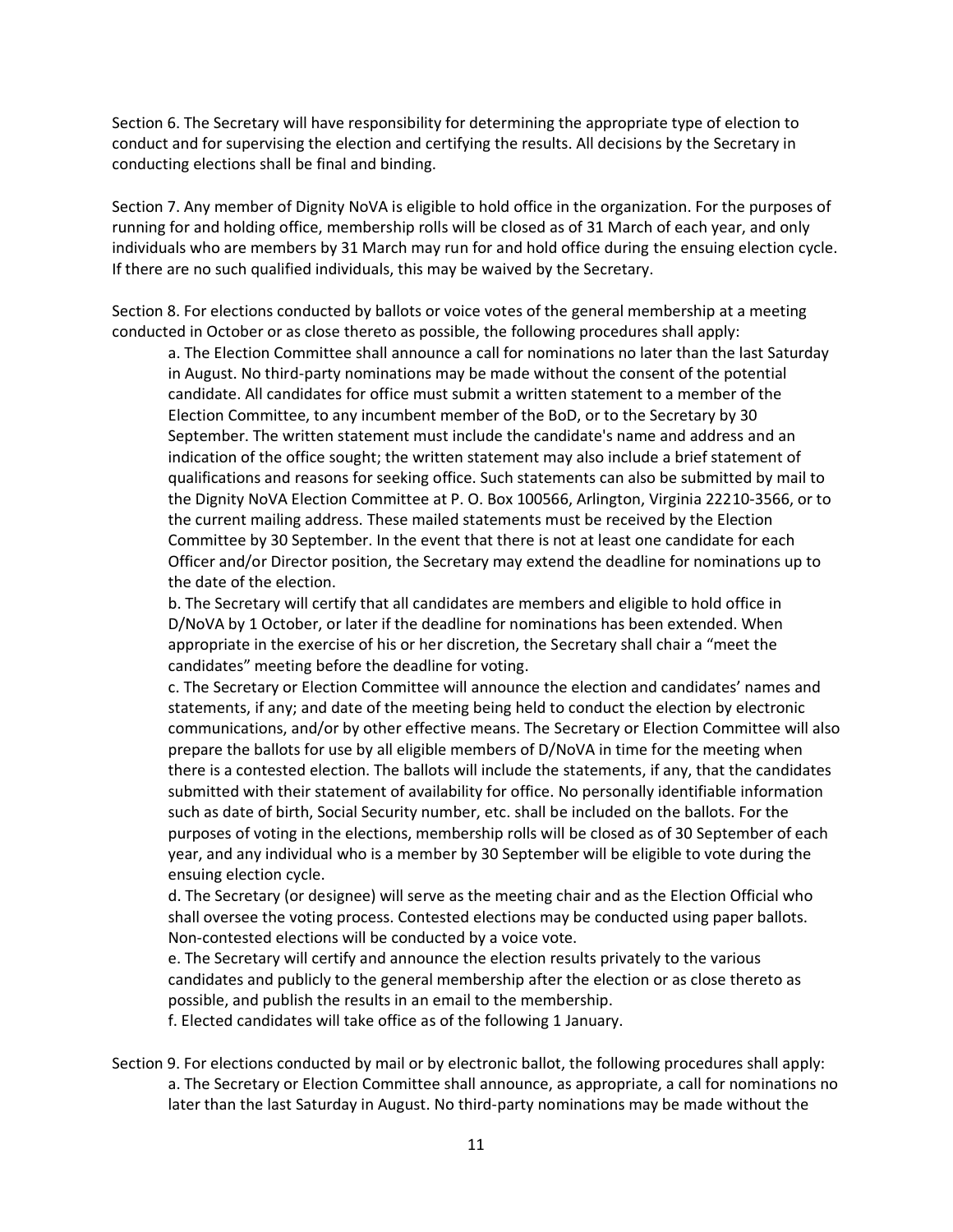consent of the potential candidate. All candidates for office must submit a written statement to a member of the Election Committee, to any incumbent member of the BoD, or to the Secretary by 30 September. The written statement must include the candidate's name and address and an indication of the office sought; the written statement may also include a brief statement of qualifications and reasons for seeking office. Such statements can also be submitted by mail to the Dignity NoVA Election Committee at P. O. Box 100566, Arlington, Virginia 22210-3566, or to the current mailing address. These mailed statements must be received by the Election Committee by 30 September. In the event that there is not at least one candidate for each Officer and/or Director position, the Secretary may extend the deadline for nominations up to and through the date of the election.

b. The Secretary will certify that all candidates are members and eligible to hold office in D/NoVA by 1 October, or later if the deadline for nominations has been extended. When appropriate in the exercise of his or her discretion, the Secretary shall chair a "meet the candidates" meeting before the deadline for voting.

c. The Secretary or Election Committee will advertise the election and candidates' names and statements, if any, and the voting procedures to be adopted to conduct the election by electronic communications and/or by other effective means. The Secretary or Election Committee will also prepare the ballots for use by all eligible members of D/NoVA. The ballots will include the statements that the candidates submitted with their statement of availability for office, if any. No personally identifiable information such as date of birth, Social Security number, etc. shall be included on the ballots. For the purposes of voting in the elections, membership rolls will be closed as of 30 September of each year, and any individual who is a member by 30 September will be eligible to vote during the ensuing election cycle. d. The Secretary (or designee) will serve as the Election Official who shall oversee the voting process. Contested elections may be conducted using paper ballots or electronic voting. By 7 October or by the date determined by the Secretary if the date for nominations has been extended, the Election Committee will mail ballots to all eligible voters via the U S Postal Service or via e-mail. Only those ballots returned and received by the Election Committee by 31 October will be eligible to be counted, unless the date is extended by the Secretary or Election Committee.

e. The Secretary will certify and announce the election results privately to the various candidates and publicly to the general membership after Mass on the first Saturday after the election or as close thereto as possible, and publish the results in an email to the membership. f. Elected candidates will take office as of the following 1 January.

#### ARTICLE X. DISSOLUTION OF D/NoVA

Section 1. When there is insufficient funds, attendance, membership, or otherwise a lack of interest in the continuance of the volunteer operations, functions and organization of D/NoVA as determined by the D/NoVA BoD following a general membership meeting, D/NoVA shall be dissolved by a simple majority vote of the BoD.

Section 2. The D/NoVA charter may be returned to DignityUSA with a statement of the reasons for dissolution.

Section 3. Upon dissolution, the Treasurer shall first pay any and all debts from any funds available.